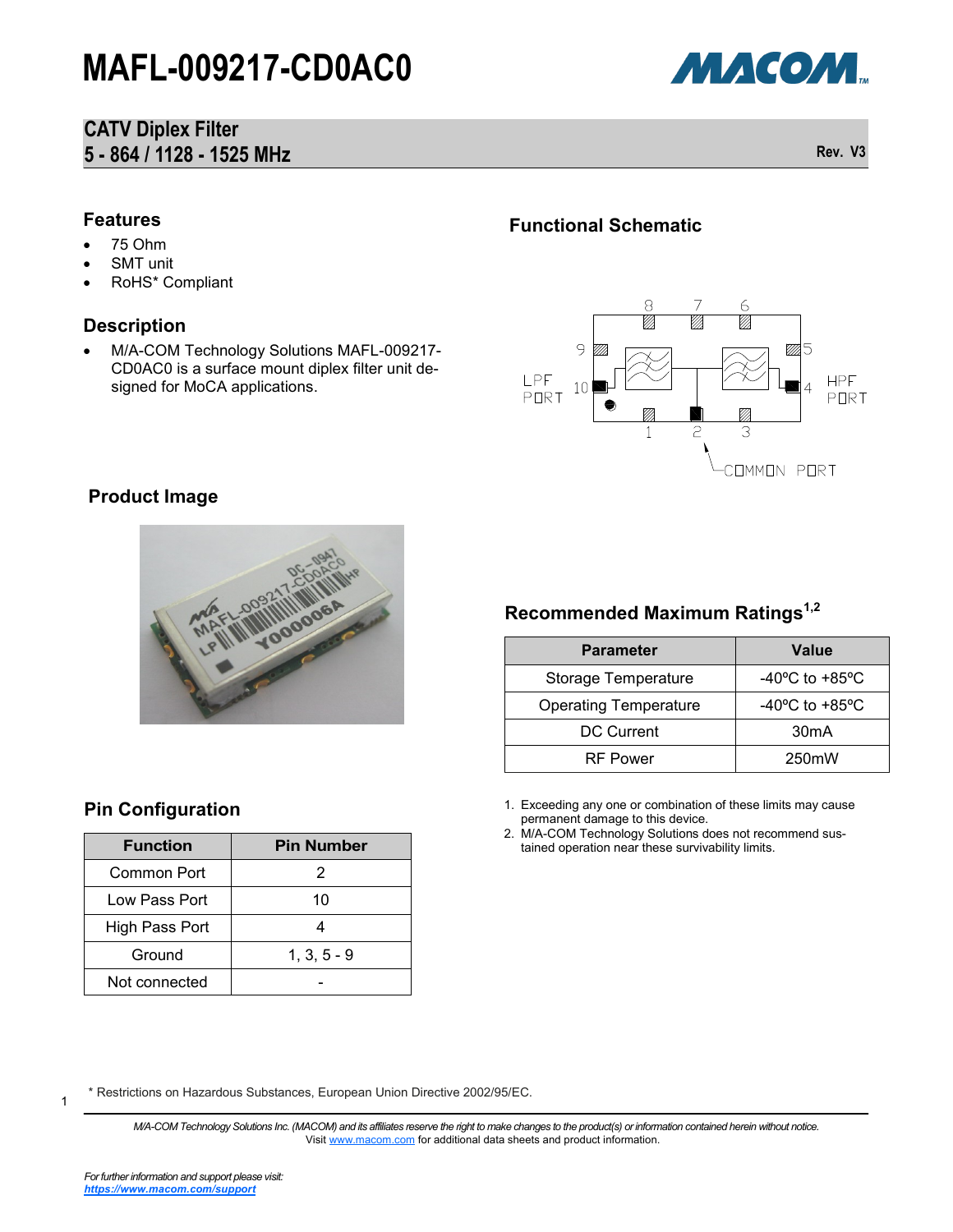

## **CATV Diplex Filter 5 - 864 / 1128 - 1525 MHz Rev. V3**

#### **Outline Drawing: SM-172**



#### **Recommended PCB Configuration**



#### Dimensions in mm. Tolerance:  $x \pm 0.1$ ,  $xx \pm 0.05$  unless otherwise noted

*M/A-COM Technology Solutions Inc. (MACOM) and its affiliates reserve the right to make changes to the product(s) or information contained herein without notice.*  Visit [www.macom.com](http://www.macom.com/) for additional data sheets and product information.

2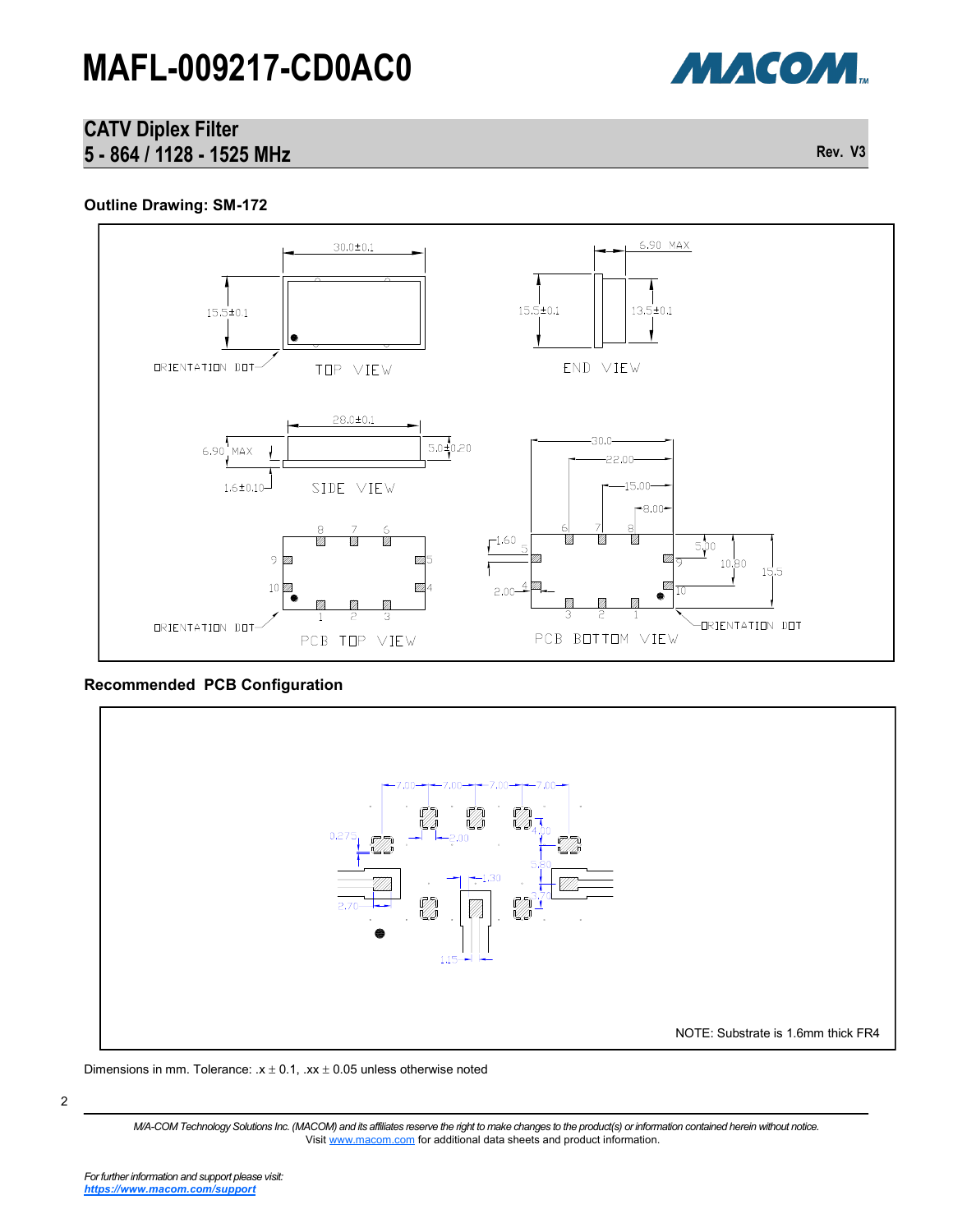

## **CATV Diplex Filter 5 - 864 / 1128 - 1525 MHz Rev. V3**

# Electrical Specifications:  $T_A = 25^\circ \text{C}, Z_0 = 75 \Omega$

| <b>Parameter</b>                     | <b>Units</b> | <b>Min</b>      | <b>Typ</b> | <b>Max</b>               |
|--------------------------------------|--------------|-----------------|------------|--------------------------|
| <b>Common to Low</b>                 |              |                 |            |                          |
| <b>Insertion Loss</b>                |              |                 |            |                          |
| 5 - 750 MHz                          | dB           |                 | 0.5        | 1.0                      |
| 750 - 864 MHz                        | dB           |                 | 1.0        | 1.5                      |
| Rejection                            |              |                 |            |                          |
| 977 - 1023 MHz                       | dB           | 30              | 35         |                          |
| 1128 - 1525 MHz                      | dB           | 37              | 44         | $\overline{\phantom{a}}$ |
| <b>Common to High</b>                |              |                 |            |                          |
| <b>Insertion Loss</b>                |              |                 |            |                          |
| 1128 - 1525 MHz                      | dB           |                 | 1.5        | 2.0                      |
| Rejection                            |              |                 |            |                          |
| 5 - 750 MHz                          | dB           | 40              | 44         |                          |
| 750 - 864 MHz                        | dB           | 37              | 45         |                          |
| 977 - 1023 MHz                       | dB           | 30              | 43         |                          |
| 2300 - 2400 MHz                      | dB           | 30              | 34         |                          |
| 2400 - 3000 MHz                      | dB           | 20              | 25         |                          |
| <b>Common Port Return Loss</b>       |              |                 |            |                          |
| 5 - 864 MHz                          | dB           | 12 <sub>2</sub> | 14         |                          |
| 1128 - 1525 MHz                      | dB           | 12              | 18         |                          |
| <b>Common Port Voltage Transient</b> | $\vee$       |                 |            | 200                      |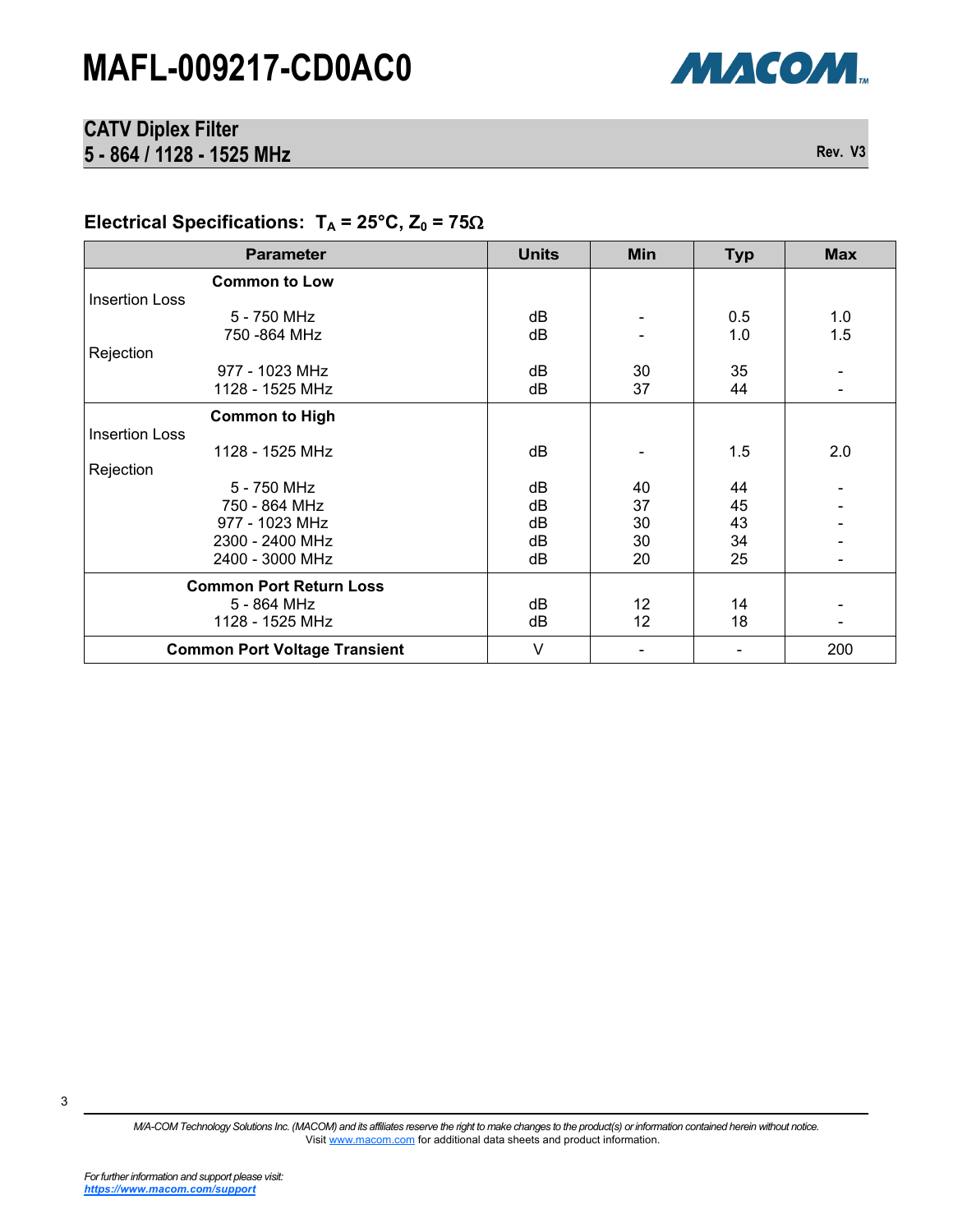

## **CATV Diplex Filter 5 - 864 / 1128 - 1525 MHz Rev. V3**

### **Typical Performance Curves at +25°C**



4

*M/A-COM Technology Solutions Inc. (MACOM) and its affiliates reserve the right to make changes to the product(s) or information contained herein without notice.*  Visit [www.macom.com](http://www.macom.com/) for additional data sheets and product information.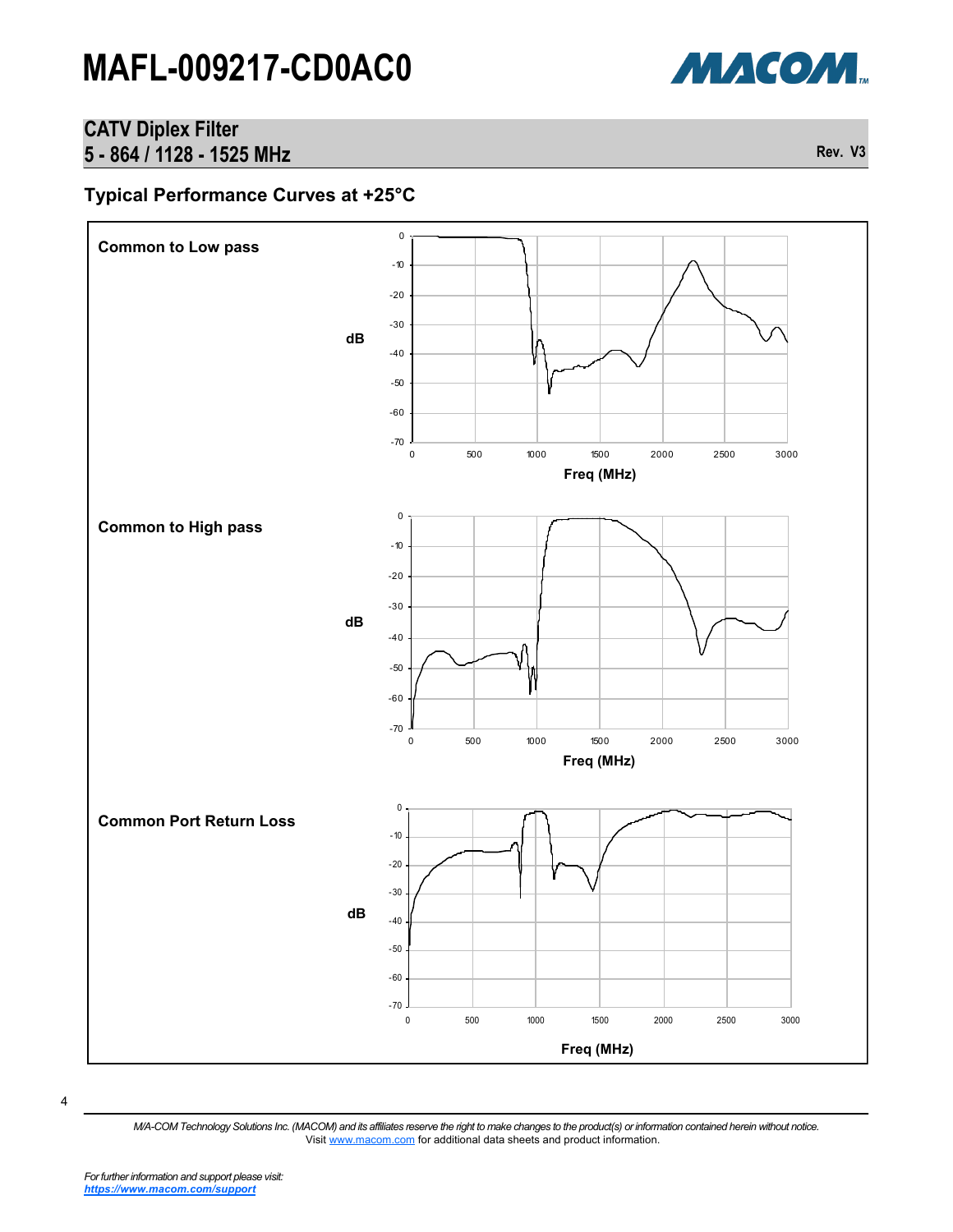

### **CATV Diplex Filter 5 - 864 / 1128 - 1525 MHz Rev. V3**

## **Tape Specification**





| <b>Item</b> | <b>Dimension</b>        |  |
|-------------|-------------------------|--|
| Ao          | $15.80$ mm $+/- 0.1$ mm |  |
| B٥          | $30.30$ mm +/- 0.1mm    |  |
| Kο          | $7.20$ mm $+/- 0.1$ mm  |  |
| w           | 44.00mm $+/- 0.3$ mm    |  |
|             | $24.00$ mm $+/- 0.1$ mm |  |

## **Ordering Information**

| <b>Part Number</b> | Package      |
|--------------------|--------------|
| MAFL-009217-CD0AC0 | 200 pcs Reel |
|                    |              |

*M/A-COM Technology Solutions Inc. (MACOM) and its affiliates reserve the right to make changes to the product(s) or information contained herein without notice.*  Visit [www.macom.com](http://www.macom.com/) for additional data sheets and product information.